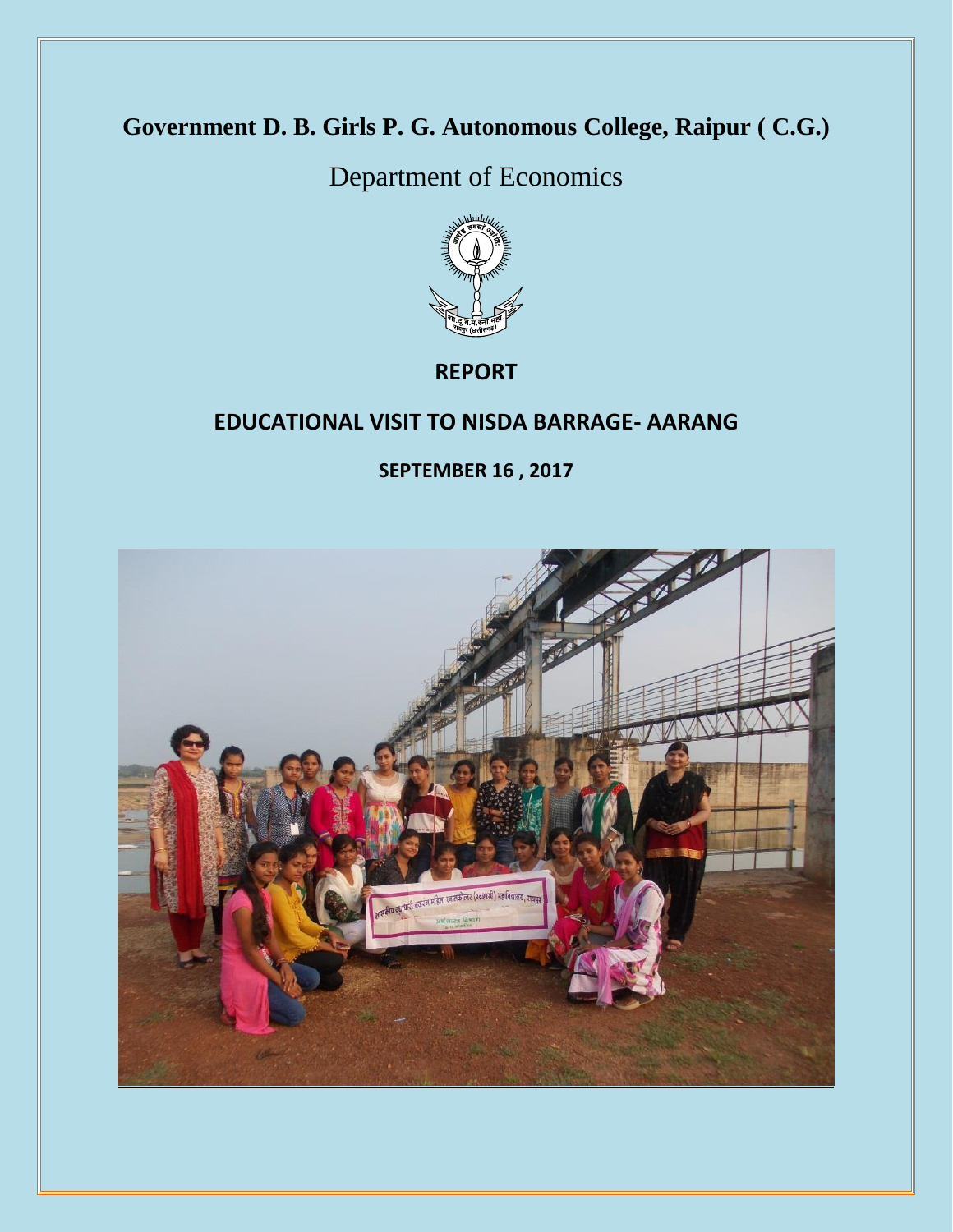#### ACKNOWLEDEGMENT

We would like to thanks "Dr Preeti Sharma" for giving us permission for Educational visit. Without her support it would not be possible to conduct this educational visit. We would like to thanks Mr. Bachaani who gave us permission to visit and understanding the importance, working & components of Barrage. We would like to thanks to the persons who served us with food.

We would like to express our special gratitude and thanks to the persons for giving us such attention and time.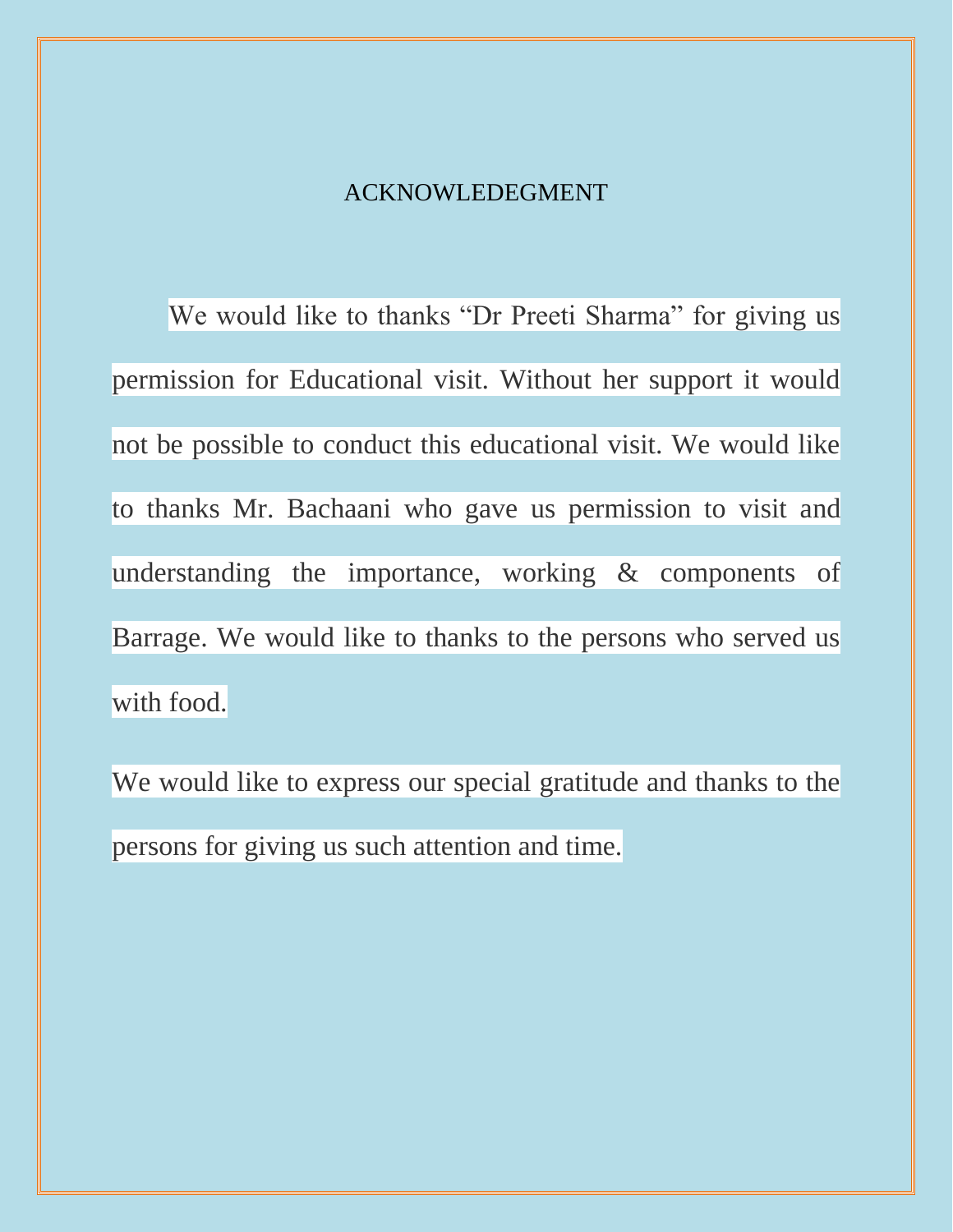## **Overview of the Educational Visit**

Government D B Girls (Autonomous) P.G College had organized an educational tour of one day on 16 September 2017 to Nisda Barrage located near Aarang 48km from Raipur, Chhattisgarh for students of Economics Department .This educational tour was the part of curriculum. This tour was organized with prior permission of Dr Preeti Sharma .Dr Preeti Kansara, Dr Anita Dikshit & Miss Divya Jain were the co-ordinator for this whole educational tour. Total 23 Students visited to site.

## **Objective**

- To understand the working of barrage
- For cost benefit analysis of barrage..
- To find the importance of barrage for environment, agriculture, industries, irrigation facilities.
- To find the contribution of barrages in economic growth of the region

## **Detail of Journey**

We started our journey at 10:30 am by a bus. It took around 1.5 hour to reach the destination. After reaching there we met with Mr……………….. . After taking rest for half an hour the working of barrage gate is explained by Dr Anita Dixit which is built on the river Mahanadi. River Mahanadi is know as "Lifeline of Chhatisgarh". Mahanadi is the largest river in Orrisa and Chhattisgarh region. In the ancient age the river Mahanadi was know with name "Chitrotpala".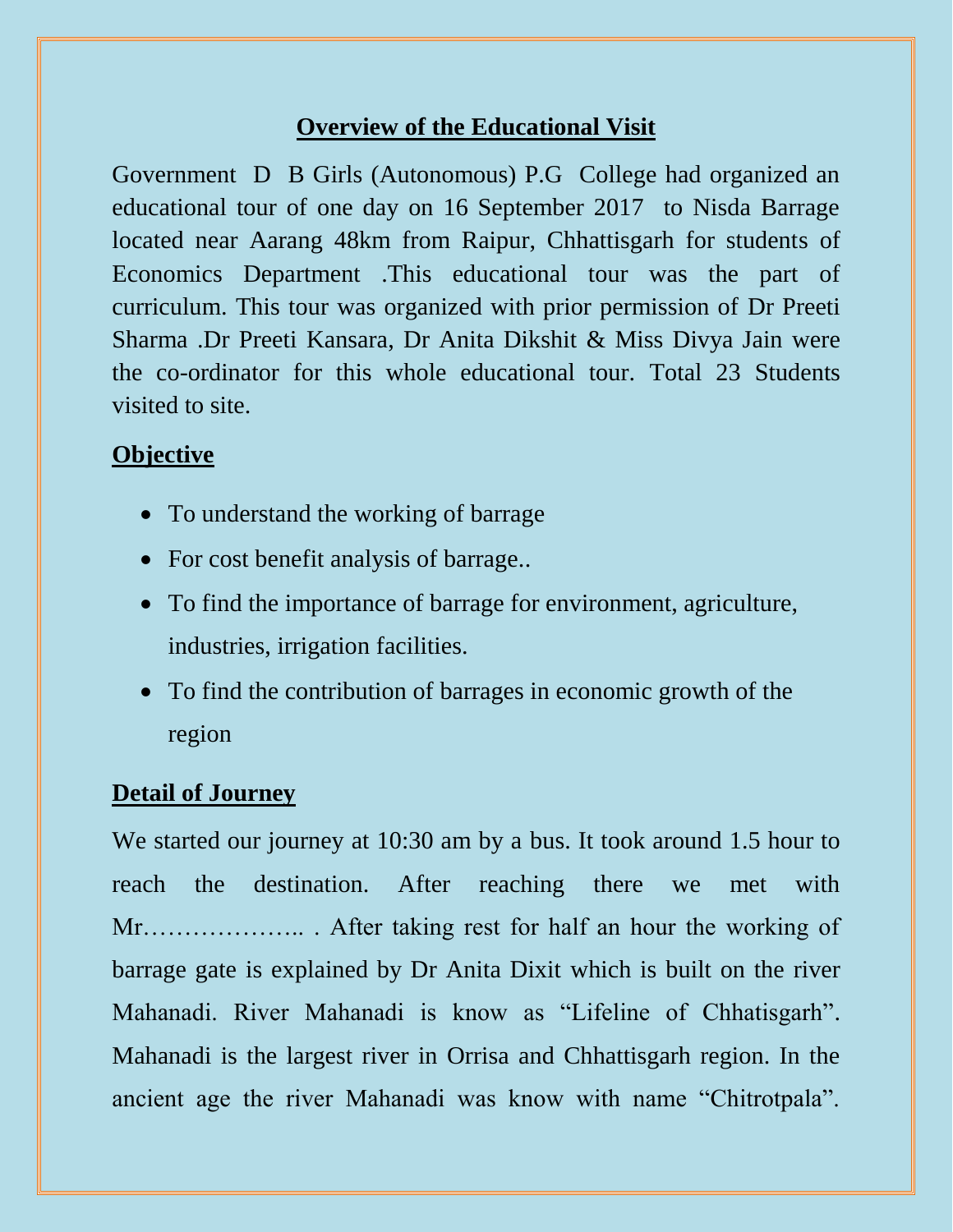Others names of river Mahanadi are "Mahananda" and " Nilotpala". Mahanadi has origin from the Mountain Chain of Sihawa situated at Dhamtari.



Satellite view of River

Miss Divya Jain explained the basic difference between dam  $\&$  barrage and about major barrages in Chhattisgarh state. **Dr Preeti Kansara** (Head of Department of Economics) explained the contribution of barrage in economic development & growth. She explained the importance of barrage for controlling flood. Its contribution in increasing agricultural productivity. Its importance for industries. She gave the very important information about greenhouse vegetable farming. We visited to see green house vegetable farming. Their Barbati/Lubiyawere grown.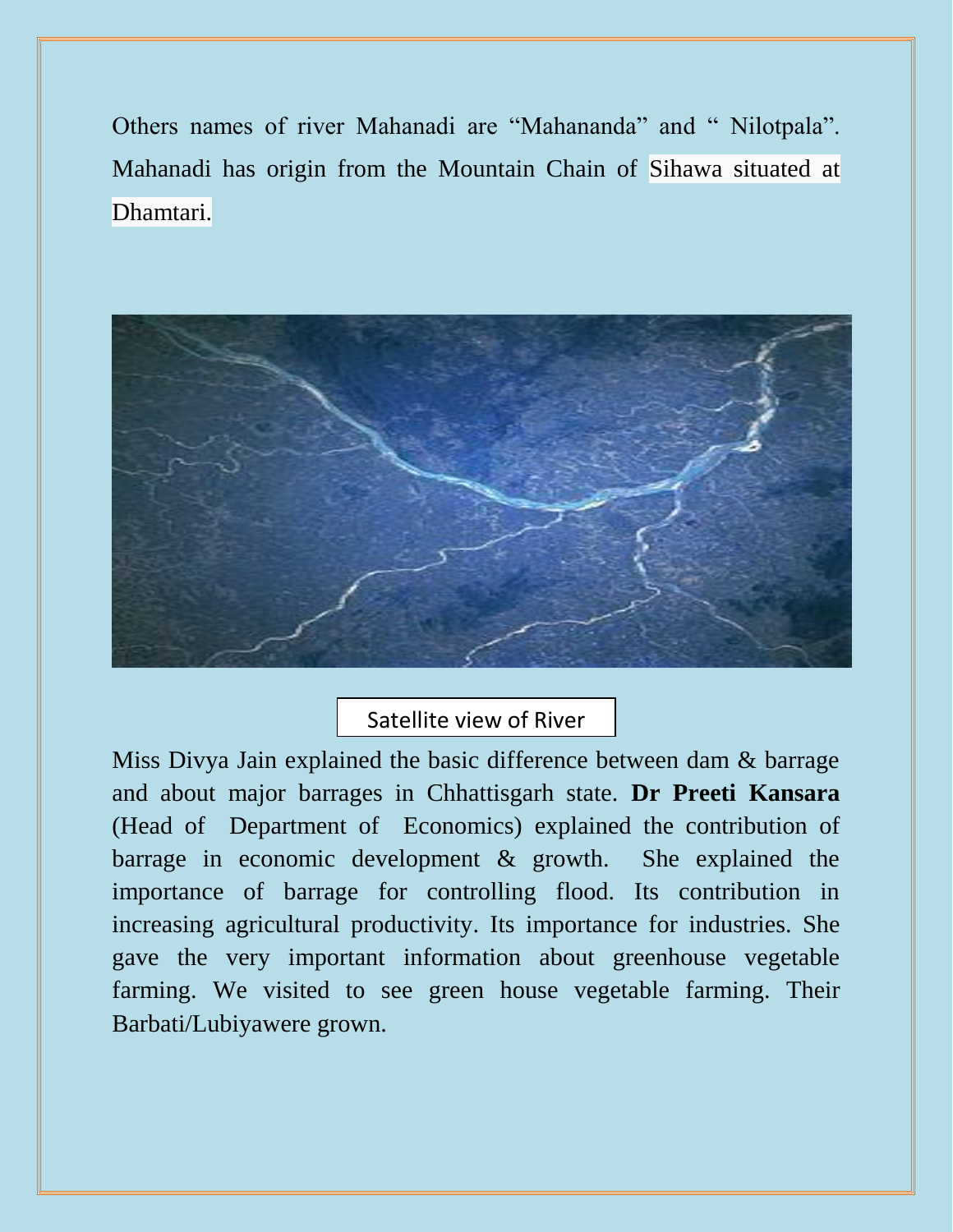

Then we had a lunch over their at around 2:30pm. At 3:45 pm we again visited to barrage. Dr Anita Dikshit explained the students about the construction, components, and cost benefit analysis of Nisda Barrage. Details of these are given in the report. At 5:45 tea and snacks were served which were liked by all. At 6:20 pm we boarded the bus and came back to college 7:30pm.

### NISDA BARRAGE

Let me start preparing this Educational Visit Report by explaining the difference between Dam and the Barrage. Miss Divya Jain explained this difference to students. Both the words seem to be similar and are used interchangeably many times, but there is a quite difference between the two. First, let's check out what's the similarity between the two. Both are constructed across the river to maintain the flow of river, for diverting water to canal for irrigation& for generating electricity. So it becomes often confusing to distinguish between both.

Apart from similarities these two have following differences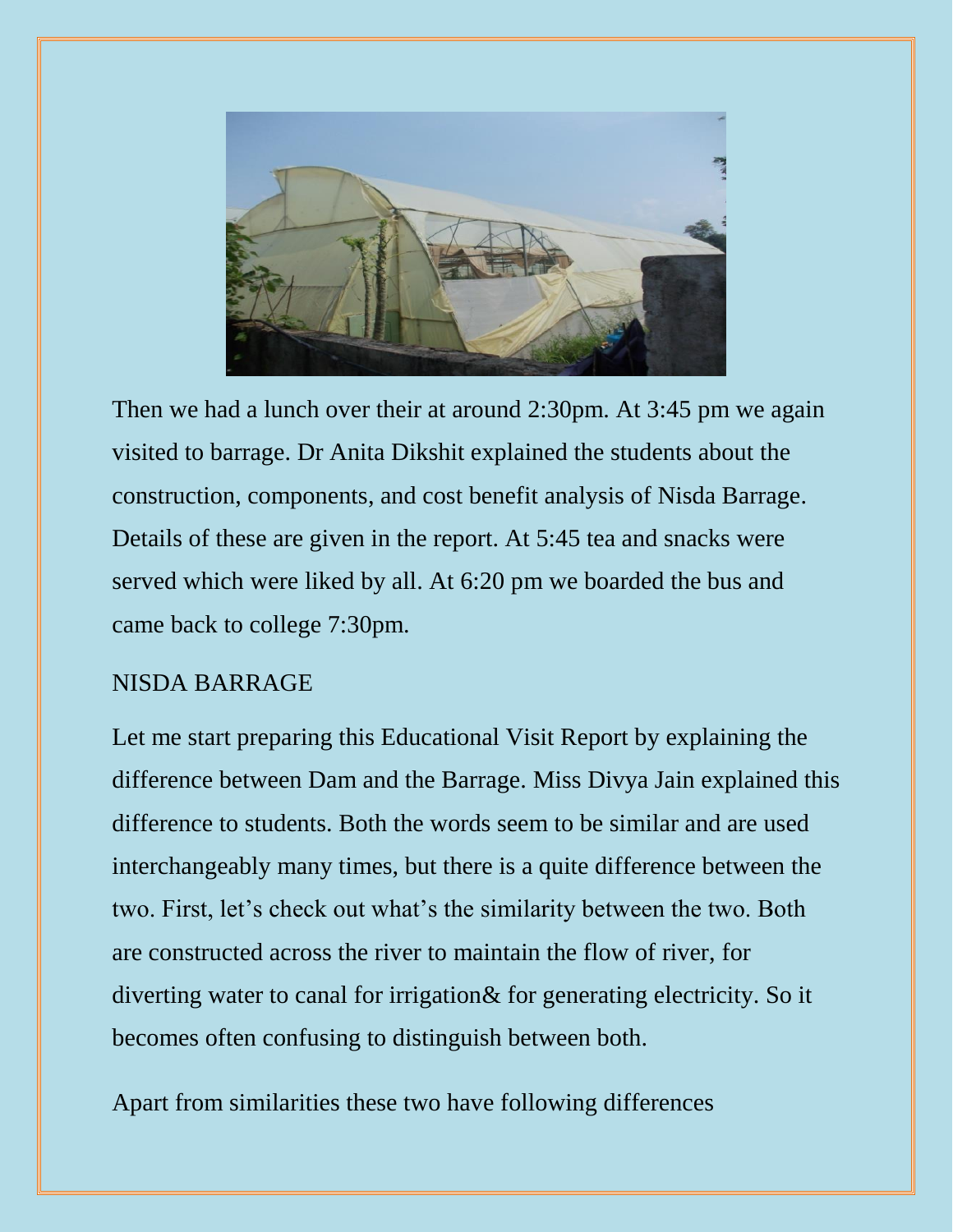- In Barrage, the entire length across a river that is between the banks is provided with gates having their bottom level touching the river bed level. Therefore the water storage behind Barrage is totally dependent on *Height of its gates.*
- In Dam, there are spillway gates near its top level and the storage of water behind the dam is mainly due to the height of the concrete structure and *partially* due to the height of the gate.

Barrage is considered as a type of Dam. According to *World Commission on Dams*

"A barrage is built for diverting water, a dam is built for storing water in a reservoir to raise thelevel of water considerably and barrage is usually built where the surface is flat across meandering rivers. It raises the water level only by a few feet."

- A dam stores surplus flood water and distributes it through irrigation tunnels in the dam or through canals from its reservoir.
- In the case of barrages, there is no such storage and the canals take water directly from the rivers.

*Thus it can be said that whereas dams add water, barrages subtract it.*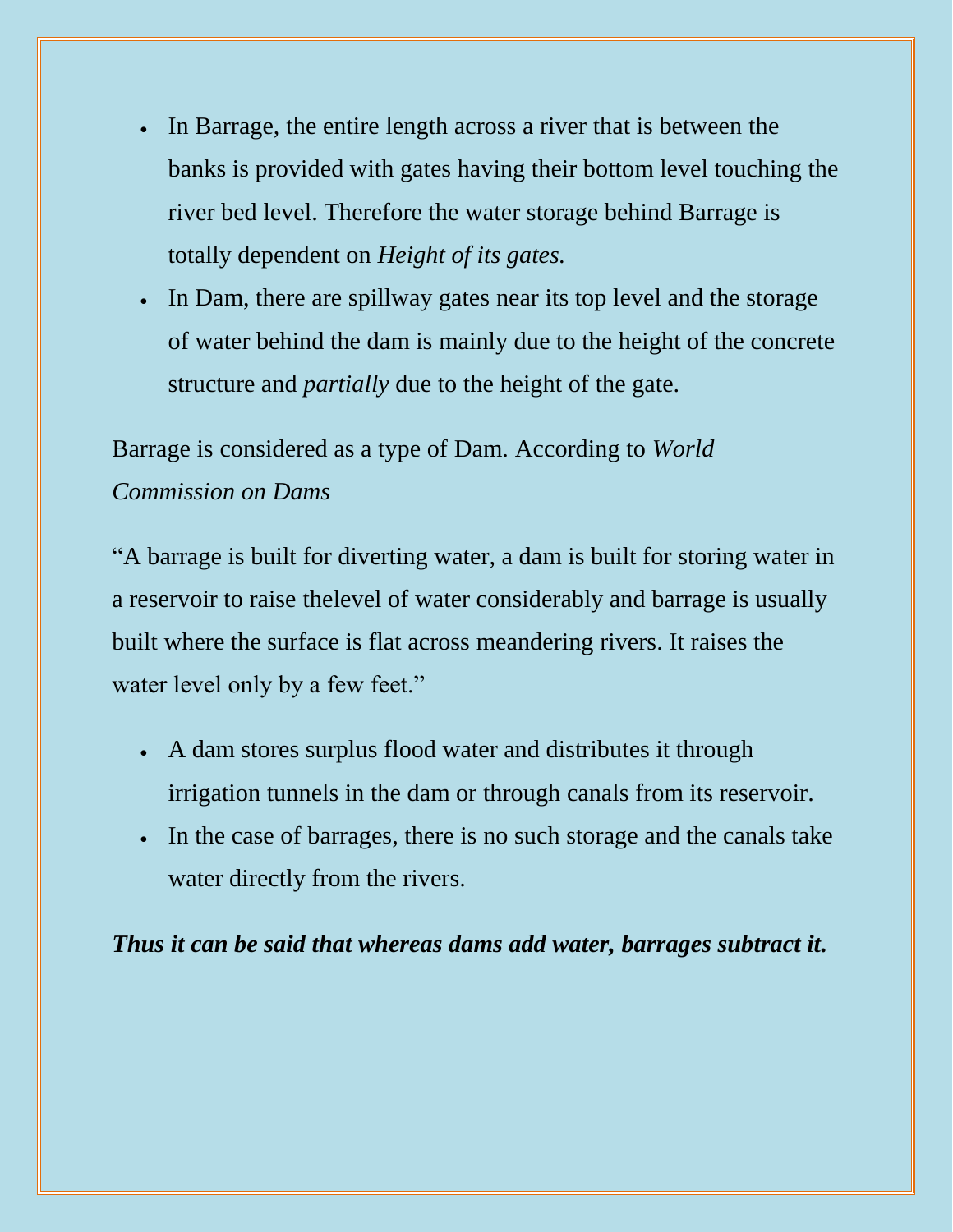## **List of Barrage in India with River**

- 1. Barrages in Jharkhand
	- Bokaro barrage on Bokaroriver.
- 2. Barrages in West Bengal
	- Durgapur Barrage on River Damodar
	- Farakka Barrage on River Ganges
	- Tilpara barrage on River Mayurakshi
	- Jaldhaka Barrage on Jaldhaka river
	- Tista Barrage on Tista river
- 3. Barrages in Odisha (formerly Orissa)
	- Naraj barrage on river Mahanadi
	- Jobra barrage on river Mahanadi
- 4. Barrages in Andhra Pradesh
	- Prakasham Barrage on river Krishna
	- Dowleswaram Barrage on river Godavari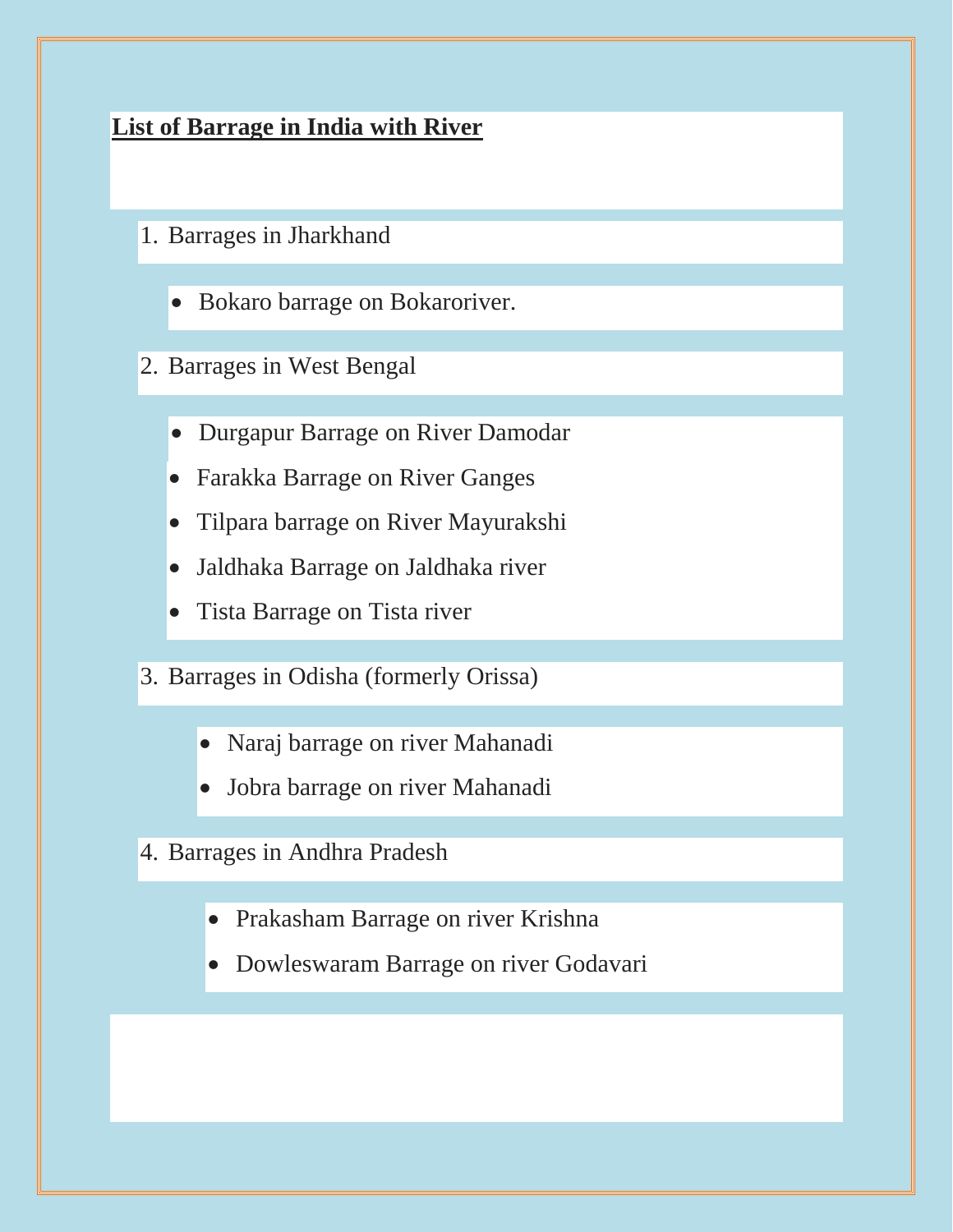## 5. Barrage in Uttrakhand

- Asan Barrage built across at the confluence of River Asan and Eastern Yamuna Canal near Dakpathar.
- Dakpathar Barrage is built across river Yamuna.
- Bhimgoda Barrage is built across the River Ganges at HarkiPauri in Haridwar district of Uttarakhand.

## 6. Barrage in Haryana

- Hathnikund Barrage is the replacement of Tajewala Barrage across the River Yamuna in Yamuna Nagar district of Haryana.
- 7. Barrage in Punjab
	- Talwara Barrage is built across the Beas River.
- 8. Barrage in Rajasthan
	- Kota Barrage is build across the River Chambal at Kota City in Rajasthan

## 9. Barrage in Chhattishgarh

- Mongra Barrage is built across the river Shivnath.
- Rajiv Samoda Barrage is built across the river Mahanadi.
- New Rudri Barrage is built across the river Mahanadi.
- Nisda Barrage is built across the river Mahanadi.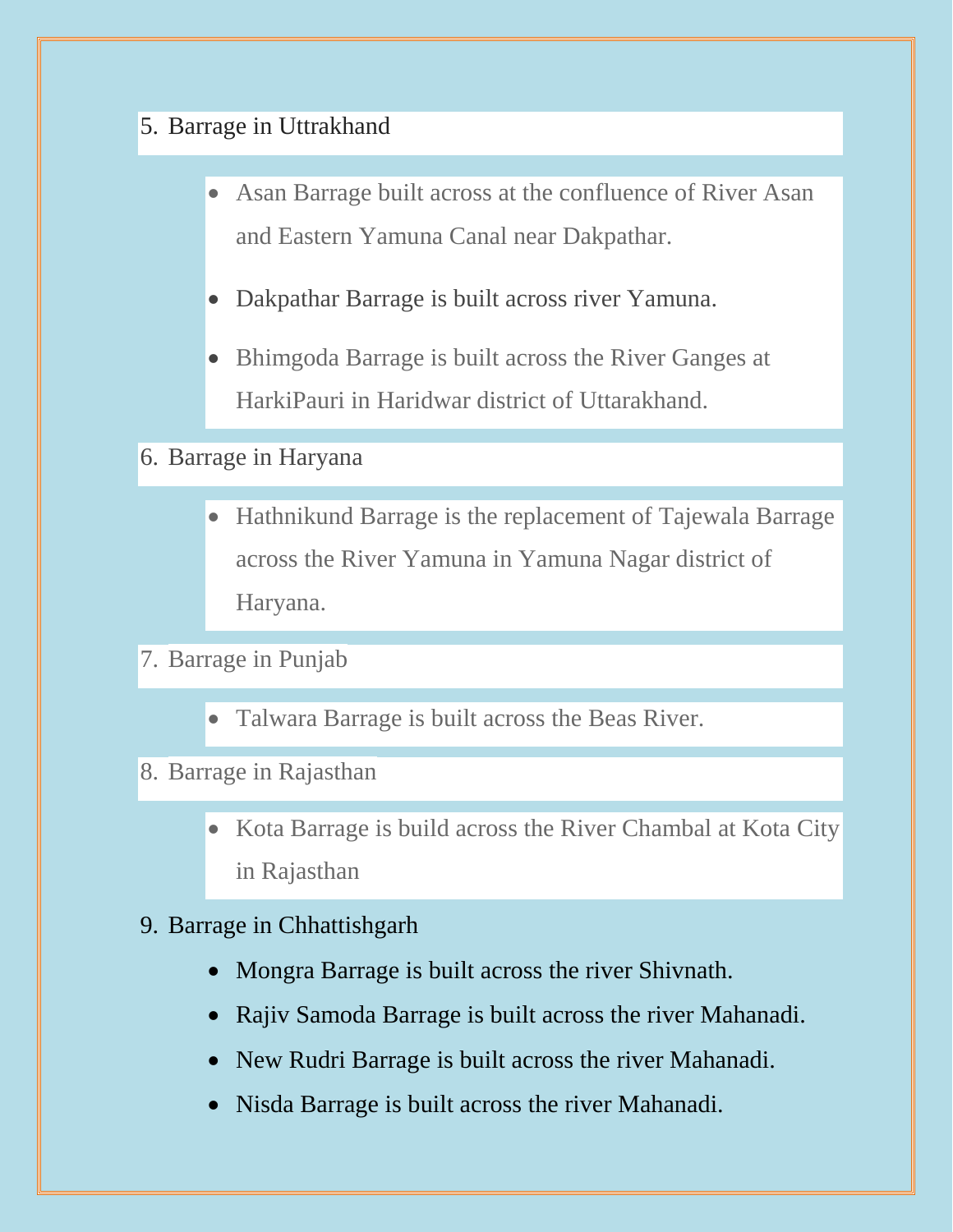#### **Components of barrage**

Main barrage portion:

- a. Main body of the barrage, normal RCC slab which supports the steel gate. In the X-Section it consists of :
- b. Upstream concrete floor, to lengthen the path of seepage and to project the middle portion where the pier, gates and bridge are located.
- c. A crest at the required height above the floor on which the gates rest in their closed position.
- d. Upstream glacis of suitable slope and shape. This joins the crest to the downstream floor level. The hydraulic jump forms on the glacis since it is more stable than on the horizontal floor, this reduces length of concrete work on downstream side.
- e. Downstream floor is built of concrete and is constructed so as to contain the hydraulic jump. Thus it takes care of turbulence which would otherwise cause erosion. It is also provided with friction blocks of suitable shape and at a distance determined through the hydraulic model experiment in order to increase friction and destroy the residual kinetic energy.

## Divide Wall

 A wall constructed at right angle to the axis of the weir separating the weir proper from the under sluices (to keep heavy turbulence at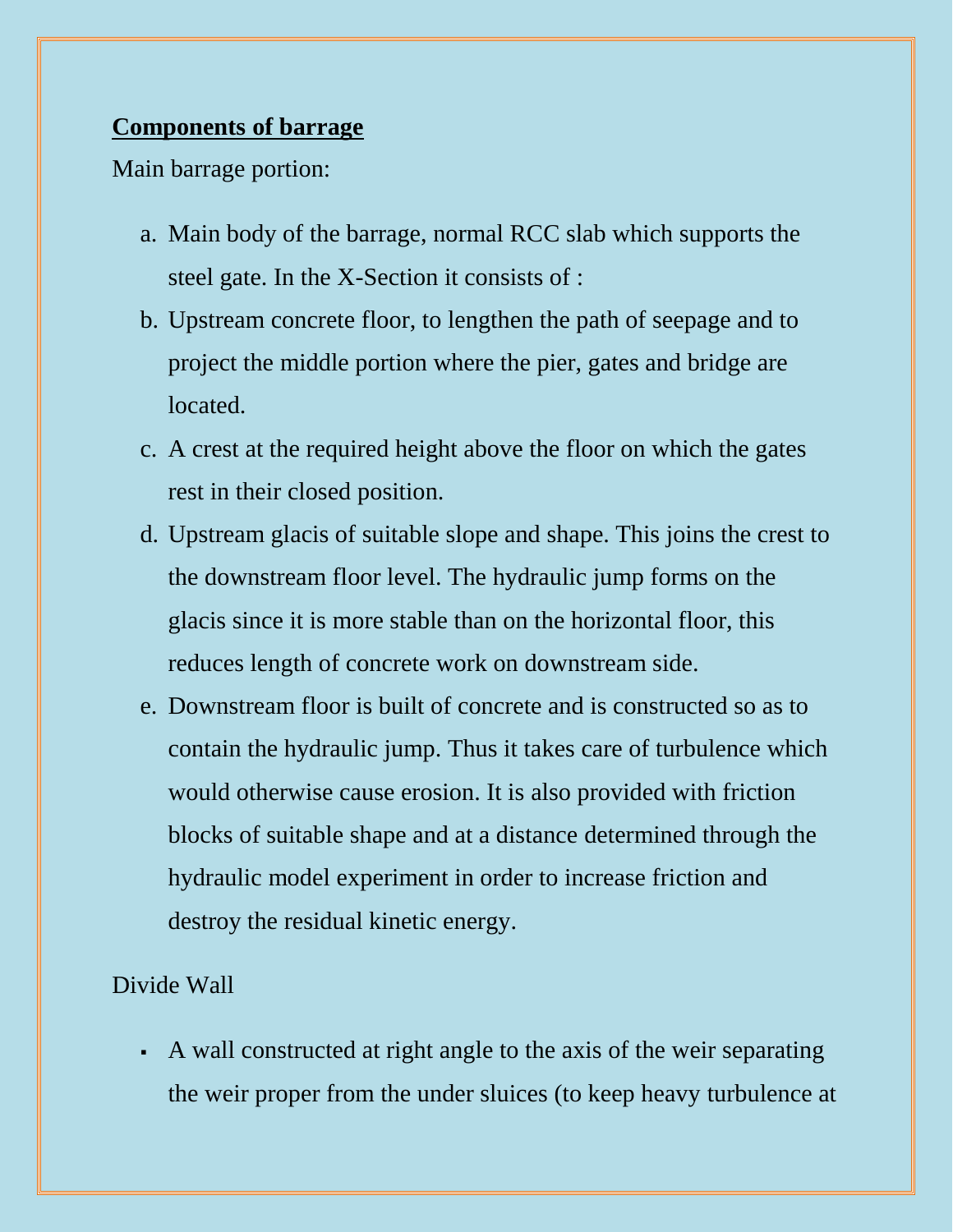the nose of the wall, well away from upstream protection of the sluices)

- It extends upstream beyond the beginning of canal HR. Downstream it extends up to the end of loose protection of under sluices launching apron)
- This is to cover the hydraulic jump and the resulting turbulence.

## The fish ladder:

- For movement of fish (negotiate the artificial barrier in either direction)
- Difference of level on the upstream and downstream sides on the weir is split up into water steps by means of baffle walls constructed across the inclined chute of fish ladder.
- Velocity in chute must not be more than  $3m/s$
- Grooved gate at upstream and downstream for effective control.
- Optimum velocity  $6-8$  ft/s

## Sheet piles:

Made of mild steel, each portion being 1/2' to 2' in width and 1/2" thick and of the required length, having groove to link with other sheet piles.

Upstream piles: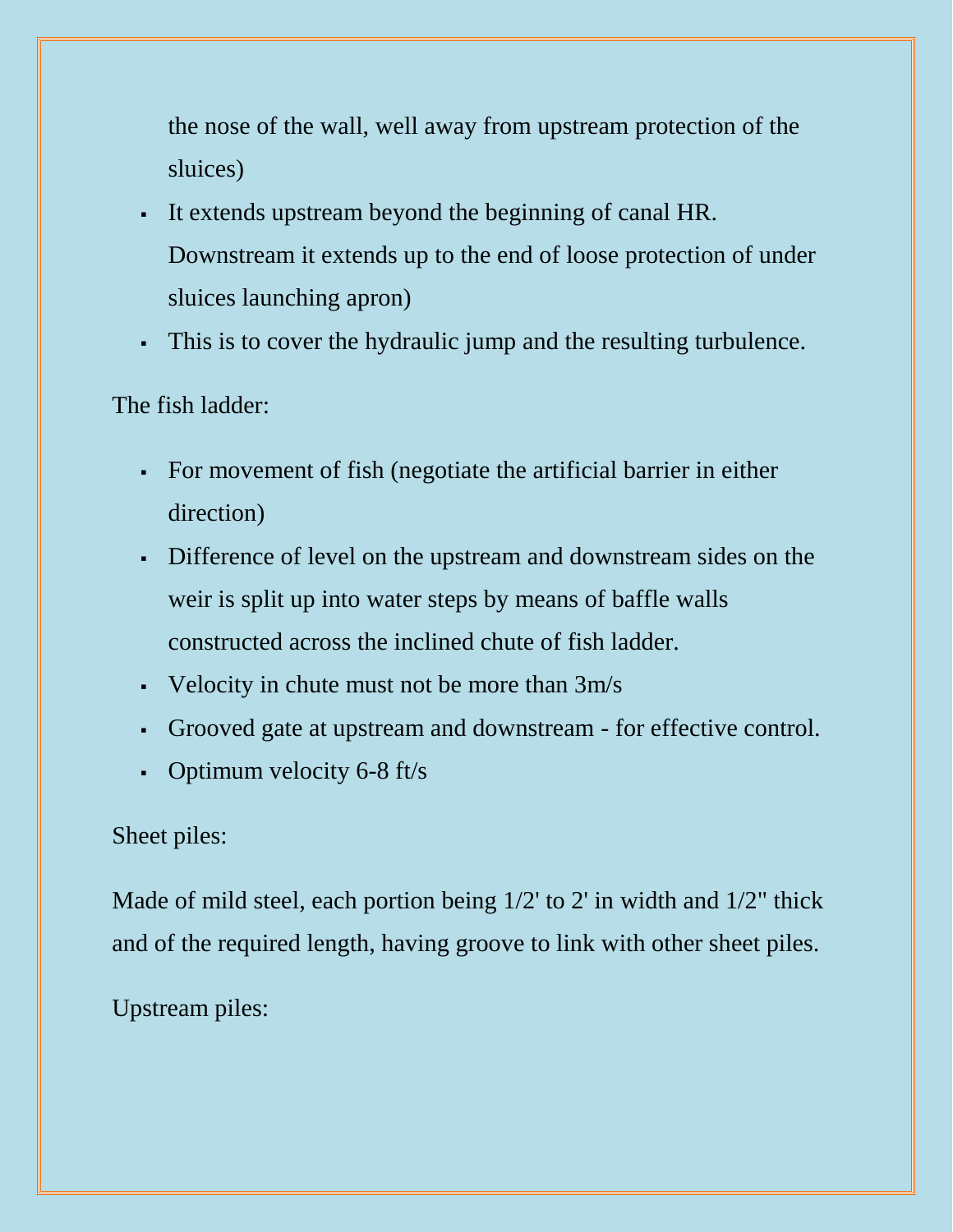Situated at the upstream end of the upstream concrete floor driven into the soil beyond the maximum possible scour that may occur.

### **Functions:**

- 1. Protect barrage structure from scour
- 2. Reduce uplift pressure on barrage
- 3. To hold the sand compacted and densified between two sheet piles in order to increase the bearing capacity when barrage floor is designed as raft.

Intermediate sheet piles:

- Situated at the end of upstream and downstream glacis. Protection to the main structure of barrage (pier carrying the gates, road bridge and the service bridge) in the event of the upstream and downstream sheet piles collapsing due to advancing scour or undermining. They also help lengthen the seepage path and reduce uplift pressure.
- Downstream sheet piles: Placed at the end of downstream concrete floor. Their main funtion is to check the exit gradient. Their depth should be greater than the possible scour.

Inverted filter: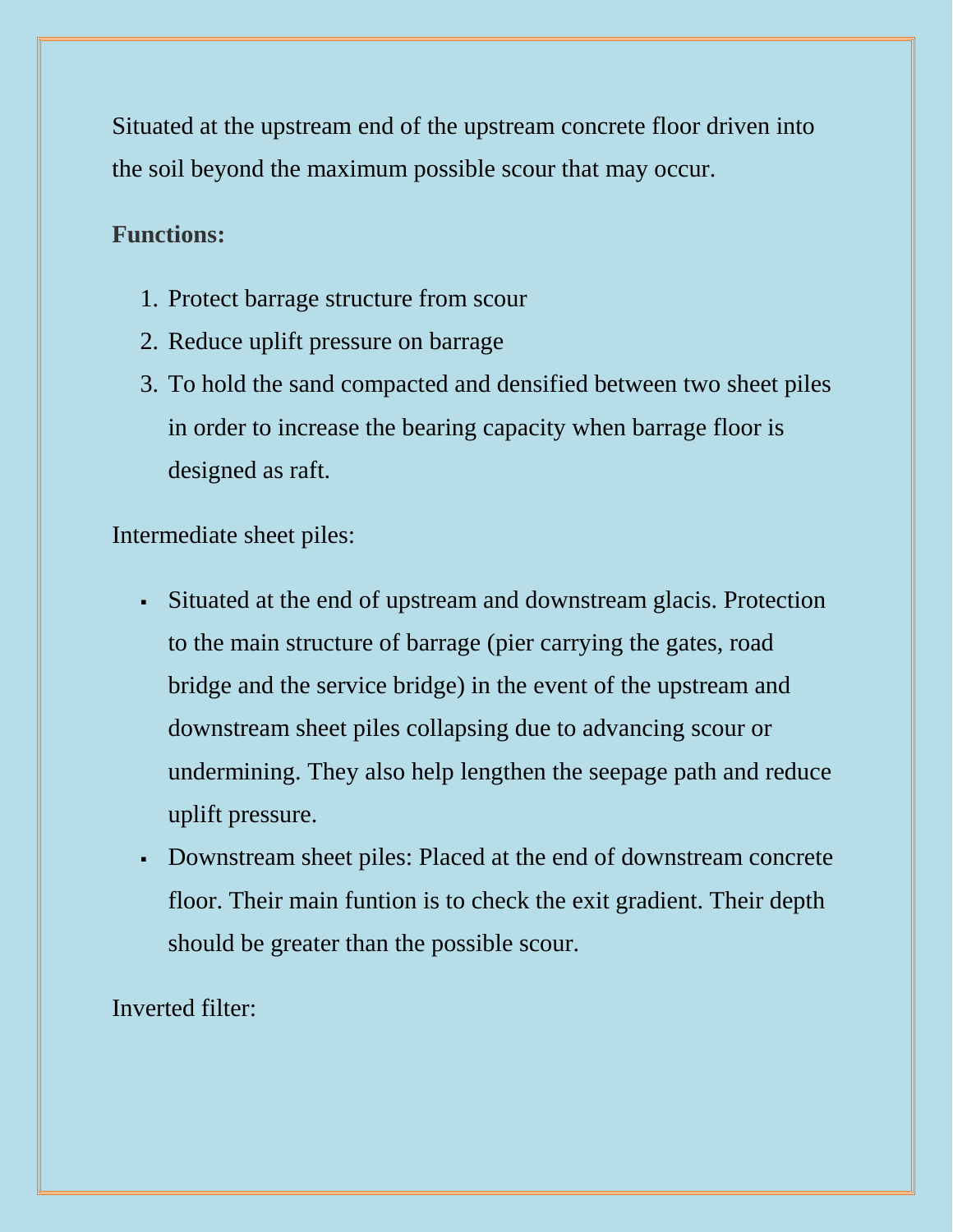- Provided between the downstream sheet piles and the flexible protection. Typically 6" sand, 9" coarse sand and 9" gravel. Filter may vary with size of particles forming the river bed. It is protected by placing over it concrete blocks of sufficient weight and size. Slits are left between the blocks to allow the water to escape.
- Length should be 2 x downstream depth of sheet.

Functions:

Check the escape of fine soil particles in the seepage water.

Flexible apron:

- Placed downstream of the filter
- Consists of boulder large enough not to be washed away by the highest likely velocity
- The protection provided is enough as to cover the slope of scour of 1 1/2 x depth of scour as the upstream side of 2 x depth of scour on the downstream side at the slope of 3.

The under sluices: scouring sluices

Maintaining a deep channel in front of the Head regulator on the downstream side.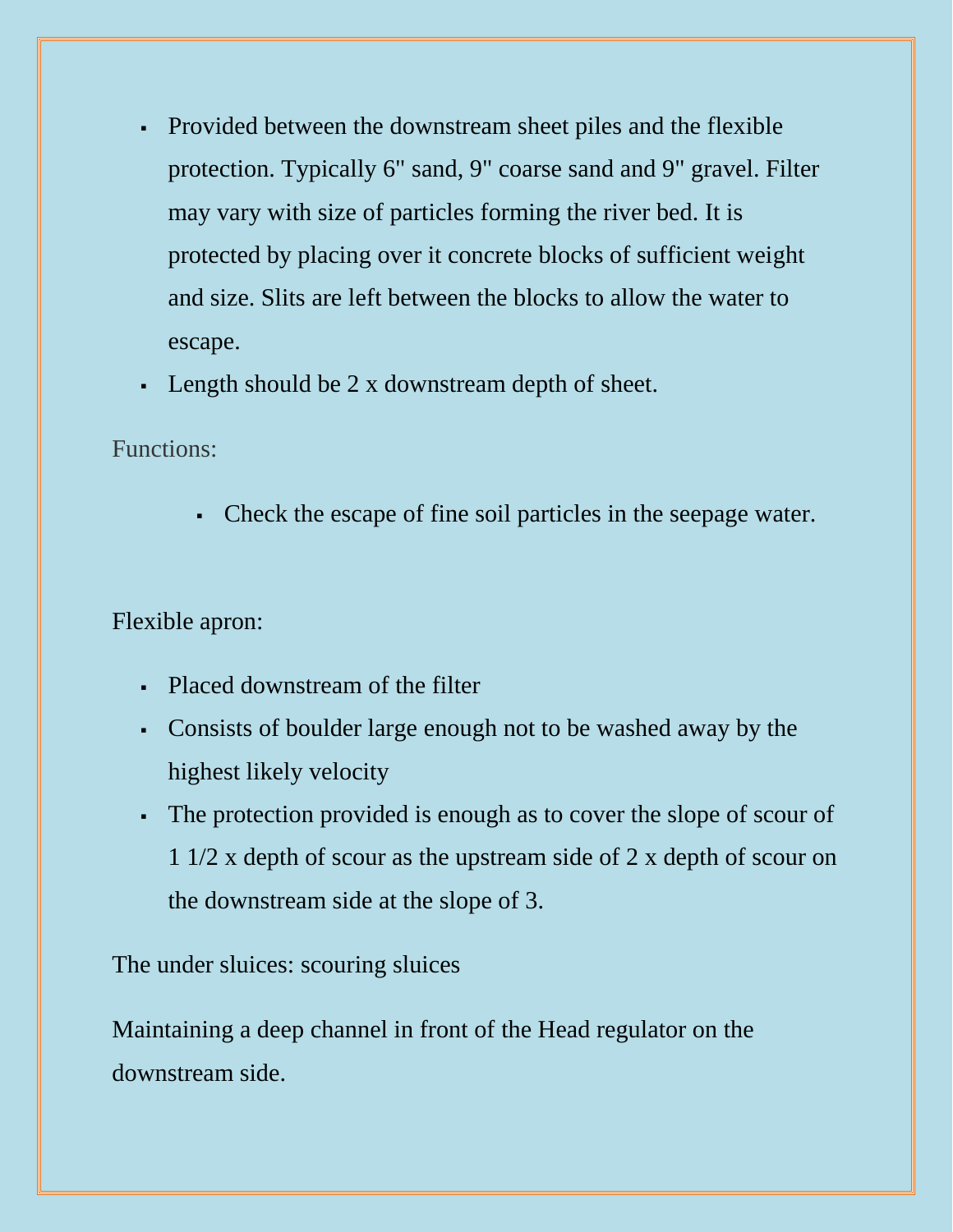#### **Functions:**

- 1. As the bed of under sluice is not lower level than rest of the weir, most of the day, whether flow unit will flow toward this pocket  $\Rightarrow$ easy diversion to channel through Head regulator
- 2. Control sil entry into channel
- 3. Scour the silt (silt excavated and removed)
- 4. High velocity currents due to high differential head.
- 5. Pass the low floods without dropping
- 6. The shutter of the main weir, the raising of which entails good deal of labor and time.
- 7. Capacity of under sluices:
- 8. For sufficient scouring capacity, its discharging capacity should be at least double the canal discharge.
- 9. Should be able to pass the dry weather flow and low flood, without dropping the weir shutter.
- 10. Capable of discharging 10 to 15% of high flood discharge

Guide banks:

11. Earthen embankments => stone pitching

Force the river into restricted channel, to ensure almost axial flow near the weir site. (embankments in continuation of G-Banks. To contain flood within flood plains)